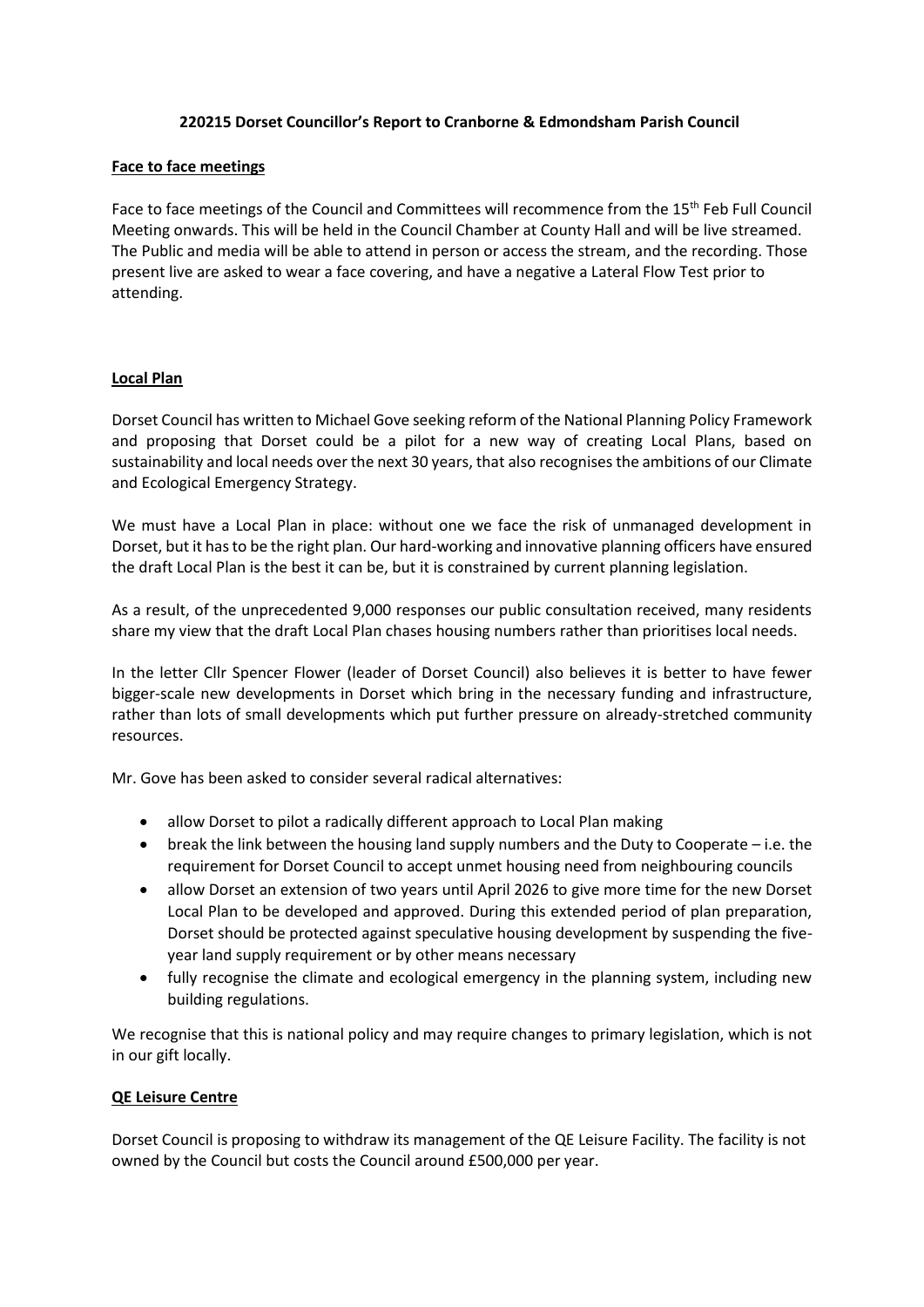Overall, 1,799 responses to a consultation were received. As expected, there was overwhelming support to keep the current arrangements which would result in no impact to residents, [QES](https://www.queenelizabeths.com/) and those that use [QELC.](https://www.dorsetcouncil.gov.uk/sport-leisure/leisure-centres/qe-leisure-centre/qe-leisure-centre)

83% of respondents said they currently travel to [QELC](https://www.dorsetcouncil.gov.uk/sport-leisure/leisure-centres/qe-leisure-centre/qe-leisure-centre) by car, which is of note given there is a good level of alternative leisure provision in the local area. 51.1% indicated that they use or have used other local sports facilities, of which there are eight other public leisure centres within 20 minutes' drive.

85.4% of disabled users who visit the centre use the pool and [QES](https://www.queenelizabeths.com/) have raised concerns around being able to maintain the swimming pool at [QELC.](https://www.dorsetcouncil.gov.uk/sport-leisure/leisure-centres/qe-leisure-centre/qe-leisure-centre)

The Council has said it would work with QES to find a sustainable alternative solution.

This will involve helping the school find alternative funding opportunities, making the current facilities more widely available and providing support and guidance for any users who may need to make alternative arrangements for their activities if necessary.

The Council is also proposing that one-off funding of up to £150,000 is made available as a contribution towards the replacement of the all-weather pitch at the site.

### Community Governance Review

There will be a report presented to Full Council on 15<sup>th</sup> February which recommends no change to the arrangements currently in place in Alderholt, Cranborne & Edmondsham, and Knowlton Councils.

# Clerk's Report – February 2022

## **Update on stolen post box – Edmondsham**

No new information received.

## **Annual Parish Meeting**

I have had confirmation that Lord Cranborne can attend the meeting on Thursday 12<sup>th</sup> May 2022 in the Cecil Memorial Hall, Cranborne at 7.30pm.

Invited speakers who have confirmed:

Cranborne Estate

Cranborne Fire Department

Neighbourhood Policing Team Inspector/Sergeant

Wessex Rivers Trust